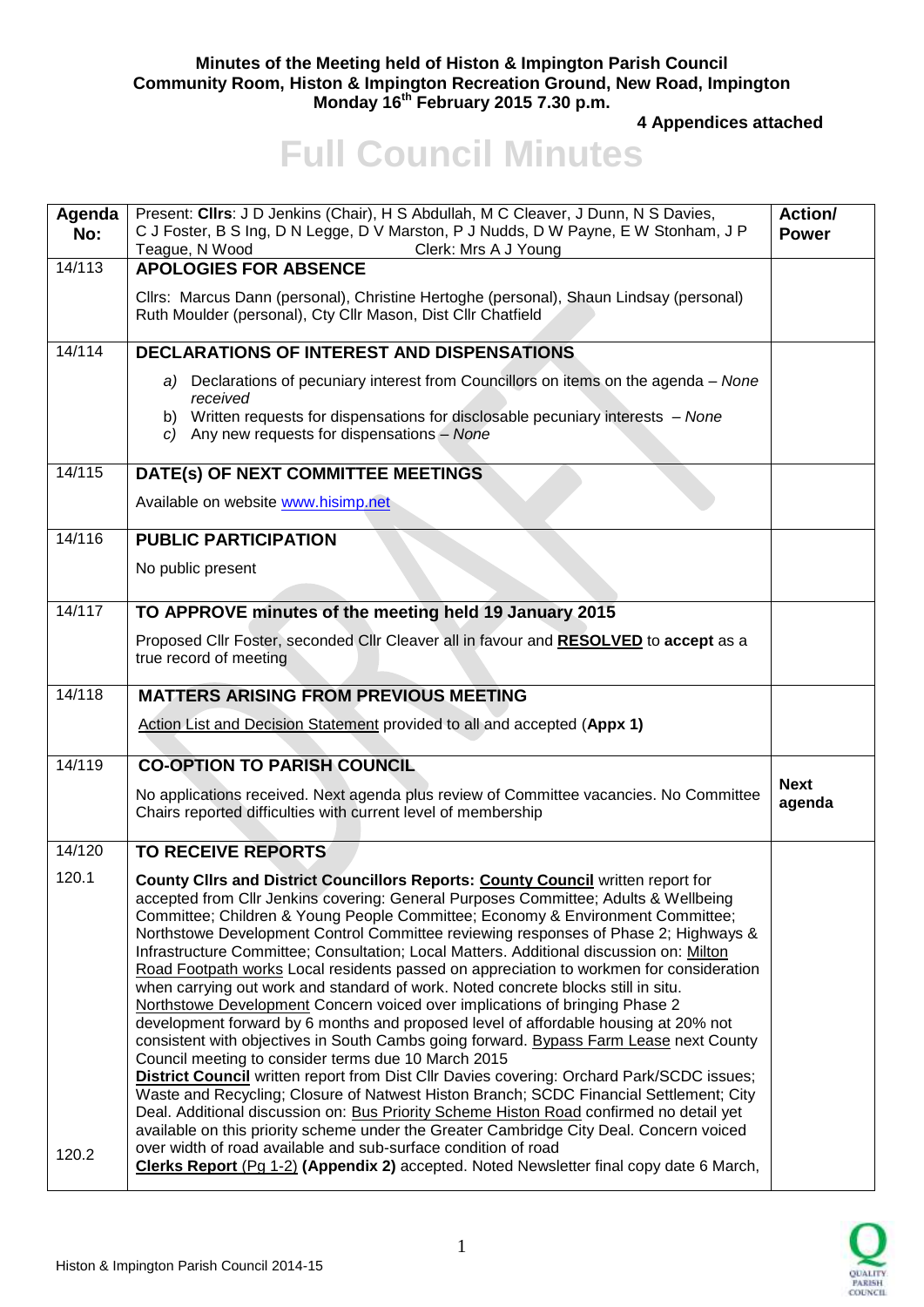|         | earlier if possible. Article spreadsheet to be sent to all, drawn up after Councillors<br>suggestions gathered                                                                      |                       |
|---------|-------------------------------------------------------------------------------------------------------------------------------------------------------------------------------------|-----------------------|
| 120.3   | <b>Chairman's Report (Appendix 3)</b> accepted. Cllr Jenkins expanded on: Natwest Bank                                                                                              |                       |
|         | Chair had met 'Local CEO' and discussed reasons for closure of branch at Histon, primarily                                                                                          |                       |
|         | allocation of resources. It was confirmed Natwest had no plans to open a branch at                                                                                                  |                       |
|         | Northstowe. Natwest had reached out to individual customers with difficulties and put in                                                                                            |                       |
|         | hand arrangements, for example:                                                                                                                                                     |                       |
|         | Cash delivery to businesses<br>Lessons on internet banking                                                                                                                          |                       |
|         | Information on use of Post Office for Natwest Customers                                                                                                                             |                       |
|         | It was noted SCDC had voted on "the last Bank in the village" Cllr Davies declared interest                                                                                         |                       |
|         | as Barclays Bank employee. It was suggested the Council contact Barclays to discuss its                                                                                             |                       |
|         | profile in Histon & Impington. Histon Hornets Tournament at Impington Village College in                                                                                            |                       |
|         | July. Noted Highways Committee had suggested a meeting to discuss ways of managing                                                                                                  |                       |
| 120.4   | traffic at events. March Full Council Noted Chair unavailable to attend                                                                                                             |                       |
|         | <b>Other Committee Chair Reports/Items for Decision</b><br>Kings Meadow Committee - informal meeting 20 January, next meeting due 4 March.                                          |                       |
|         | Questionnaire on future governance had been delivered to Kings Meadow residents,                                                                                                    |                       |
|         | deadline for responses end March. Drop In arrange at Wherry Housing 6-8pm Tuesday 17                                                                                                |                       |
|         | February. Tracy Mann SCDC to attend                                                                                                                                                 |                       |
|         | <b>Employment Committee - next meeting due 26 February</b>                                                                                                                          |                       |
| 120.5   | Any Working Group/Task & Finish Group Reports                                                                                                                                       |                       |
|         | 2020 Project Task & Finish paper dated 15 February 2015 provided to all. Noted 4                                                                                                    |                       |
|         | recommendations:<br>A proposal to extend the office be prepared and brought to the next meeting of the<br>$\overline{\phantom{0}}$                                                  |                       |
|         | <b>Finance Committee</b>                                                                                                                                                            |                       |
|         | Clerks' confidence in working with available systems be addressed through ongoing                                                                                                   |                       |
|         | performance reviews                                                                                                                                                                 |                       |
|         | The issue of timings and sizes of meetings be revisited 'with fresh eyes' in the new<br>$\blacksquare$                                                                              |                       |
|         | municipal year                                                                                                                                                                      |                       |
|         | A meeting of committee chairs be arranged to enable them to share experiences and<br>$\overline{\phantom{a}}$                                                                       |                       |
|         | to ensure that good committee practices are embedded throughout the Council                                                                                                         |                       |
|         | Task and Finish group now closed down, in accordance with its Terms of Reference                                                                                                    |                       |
|         | Newsletter Editing Team met 5 February. Next edition due out mid-March<br>Neighbourhood Plan Task & Finish Core Group met 9 February. Good progress reported                        |                       |
|         | Sustainability Working Party met 12 February. All available minutes to be supplied to all for                                                                                       |                       |
|         | information. Request for written updating report next agenda. Initial project list had been                                                                                         | <b>Next</b><br>agenda |
|         | prepared by the Working Party                                                                                                                                                       |                       |
|         | Communication & Engagement Working Party Paper on outcomes of working party                                                                                                         |                       |
|         | provided to all. The working party were asked to meet again to discuss any outstanding                                                                                              |                       |
|         | issues raised by Full Council members. Meeting "doodle" to be sent. All members welcome<br>if take part in doodle vote and all urged to identify any issues felt to be relevant and |                       |
|         | outstanding for discussion at this final meeting                                                                                                                                    |                       |
|         | Community Park Working Party due to meet 26 March if any progress made with lease                                                                                                   |                       |
|         |                                                                                                                                                                                     |                       |
| 14/0121 | TO ACCEPT COMMITTEE REPORTS note actions and agree                                                                                                                                  |                       |
| 121.1   | Planning Committee draft minutes 27 January and 10 February provided to all and                                                                                                     |                       |
|         | accepted. Noted Cllr Teague had offered apologies of absence 24 January 2015. South                                                                                                 |                       |
|         | Cambs Local Plan Cllr Ing advised Buxhall Farm not included by Inspector as a site to be                                                                                            |                       |
|         | discussed. Darwin Green was included for drainage and access issues. Parish Council                                                                                                 |                       |
|         | called to give evidence to hearing in April                                                                                                                                         |                       |
| 121.2   | <b>Environment Committee draft minutes 4 February provided to all and accepted. Spending</b><br>discussions noted                                                                   |                       |
| 121.3   | Recreation Ground Committee draft minutes 26 January provided to all and accepted.                                                                                                  |                       |
|         | Progress with perimeter fence issues noted and situation clarified                                                                                                                  |                       |
| 121.4   | Highways Committee draft minutes 12 February provided to all and accepted. Cllr Legge                                                                                               |                       |
|         | highlighted:                                                                                                                                                                        |                       |
|         | responses to A14 development consultation due by 12 March. A14 working party                                                                                                        |                       |
|         | members to meet                                                                                                                                                                     |                       |
| 121.5   | meeting planned to discuss traffic management for local events                                                                                                                      |                       |
|         | Youth Committee draft minutes 2 February provided to all and accepted. Noted proposal to                                                                                            |                       |

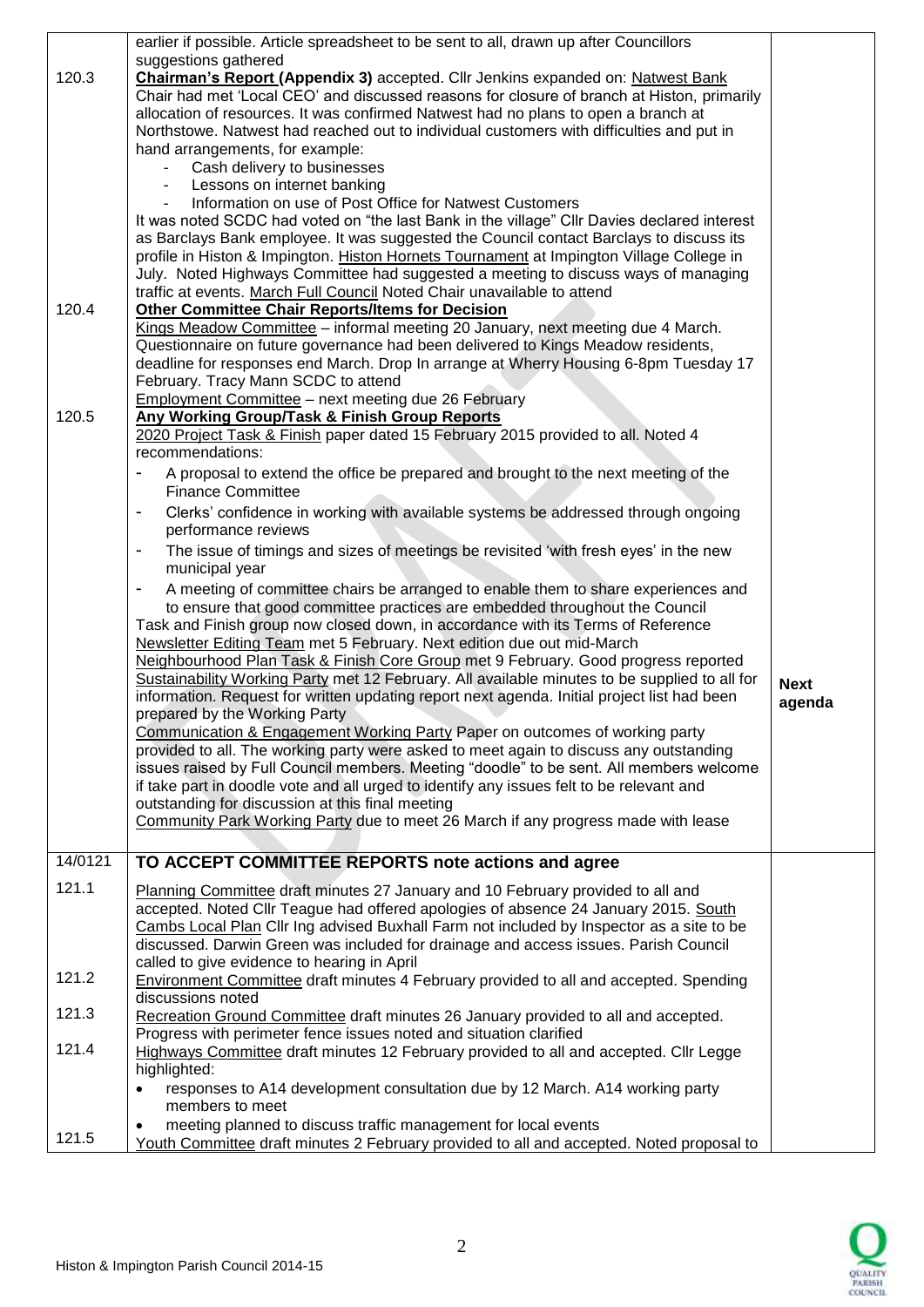|                | transition to Working Party, terms of reference to be drawn up. Noted Committee working<br>to put together proposals to Employment Committee meeting for fixed term contract for<br>Youth Worker. Cllr Abdullah to attend Employment Committee                                                                                                                                                                                                                                                                                                                                                                                                                                                                                                                                                                                                                                                                                                                                                                                                                                                                                                                                                                                                                                                                                                                                                                                                                                                                                                                                                                                                                                                                                                                                                                                                                                                                                                                                                                                                                                                                                                                                                                                                                                                                                                                                                                                                                                                                                                                                                                                                                                                                                                                                                                                                                                                                                                                                                                                                           |  |
|----------------|----------------------------------------------------------------------------------------------------------------------------------------------------------------------------------------------------------------------------------------------------------------------------------------------------------------------------------------------------------------------------------------------------------------------------------------------------------------------------------------------------------------------------------------------------------------------------------------------------------------------------------------------------------------------------------------------------------------------------------------------------------------------------------------------------------------------------------------------------------------------------------------------------------------------------------------------------------------------------------------------------------------------------------------------------------------------------------------------------------------------------------------------------------------------------------------------------------------------------------------------------------------------------------------------------------------------------------------------------------------------------------------------------------------------------------------------------------------------------------------------------------------------------------------------------------------------------------------------------------------------------------------------------------------------------------------------------------------------------------------------------------------------------------------------------------------------------------------------------------------------------------------------------------------------------------------------------------------------------------------------------------------------------------------------------------------------------------------------------------------------------------------------------------------------------------------------------------------------------------------------------------------------------------------------------------------------------------------------------------------------------------------------------------------------------------------------------------------------------------------------------------------------------------------------------------------------------------------------------------------------------------------------------------------------------------------------------------------------------------------------------------------------------------------------------------------------------------------------------------------------------------------------------------------------------------------------------------------------------------------------------------------------------------------------------------|--|
| 14/122         | TO RECEIVE Finance & Administration Report (Appx 2 Pgs 3,4)                                                                                                                                                                                                                                                                                                                                                                                                                                                                                                                                                                                                                                                                                                                                                                                                                                                                                                                                                                                                                                                                                                                                                                                                                                                                                                                                                                                                                                                                                                                                                                                                                                                                                                                                                                                                                                                                                                                                                                                                                                                                                                                                                                                                                                                                                                                                                                                                                                                                                                                                                                                                                                                                                                                                                                                                                                                                                                                                                                                              |  |
| 122.1<br>122.2 | Delegated payment of accounts noted<br>Approve payment of outstanding accounts Proposed Cllr Payne seconded Cllr Abdullah all<br>in favour <b>RESOLVED</b> to pay SLCC professional fees for Clerk. Proposed Cllr Payne,<br>seconded Cllr Abdullah all in favour and RESOLVED to approve.                                                                                                                                                                                                                                                                                                                                                                                                                                                                                                                                                                                                                                                                                                                                                                                                                                                                                                                                                                                                                                                                                                                                                                                                                                                                                                                                                                                                                                                                                                                                                                                                                                                                                                                                                                                                                                                                                                                                                                                                                                                                                                                                                                                                                                                                                                                                                                                                                                                                                                                                                                                                                                                                                                                                                                |  |
| 122.3<br>122.4 | Amounts paid in and correspondence noted<br>To accept Finance, Legal & Admin Committee Report - draft minutes 28 January provided<br>to all and accepted                                                                                                                                                                                                                                                                                                                                                                                                                                                                                                                                                                                                                                                                                                                                                                                                                                                                                                                                                                                                                                                                                                                                                                                                                                                                                                                                                                                                                                                                                                                                                                                                                                                                                                                                                                                                                                                                                                                                                                                                                                                                                                                                                                                                                                                                                                                                                                                                                                                                                                                                                                                                                                                                                                                                                                                                                                                                                                 |  |
| 122.5          | To accept and adopt new Financial Regulations, Standing Orders, Terms of Reference<br>paper and Delegations paper as recommended by Finance, Legal and Admin. Noted<br>summary of Delegations pages 17-18. Proposed Cllr Ing, seconded Cllr Marston all in<br>favour and <b>RESOLVED</b> to adopt. Finance, Legal and Admin Committee to review after 6<br>months. Any feedback on review items to Committee. Noted issue of Emergency<br>Response plans and possible change required to Delegations for such expenditures.                                                                                                                                                                                                                                                                                                                                                                                                                                                                                                                                                                                                                                                                                                                                                                                                                                                                                                                                                                                                                                                                                                                                                                                                                                                                                                                                                                                                                                                                                                                                                                                                                                                                                                                                                                                                                                                                                                                                                                                                                                                                                                                                                                                                                                                                                                                                                                                                                                                                                                                              |  |
| 122.6          | To approve recommendation to request precept for 2015-16 from South<br>Cambridgeshire District Council, being:<br>£296,635, an increase of 4%, an increase of £3.51 per annum on a Band D property $-$<br>explanatory papers provided to all (Appx 4) Cllr Payne provided an in-depth analysis of<br>figures and discussion at Finance, Legal and Admin Committee. Various points raised:<br>Total capital spend proposals would take large proportion of reserves, planned to<br>review each project as comes forward during year<br>Effect of Youth Worker secondment on Youth budget noted<br>Payroll includes Apprentice costs (not yet appointed)<br>Costs appeared to have been absorbed with net expenditure forecast for 15-16 down<br>by £3,200<br>Staff costs apportioned to relevant Council areas, plus servicing costs (loan<br>repayments)<br>Proposed Cllr Payne, seconded Cllr Ing all in favour and <b>RESOLVED</b> to approve<br>recommendation to request precept for 2015-16 from South Cambridgeshire District<br>Council being £296,635 an increase of 4%, split between the two parishes to bring Band D<br>payments equal<br>To additionally approve a budget of £10,000 into "community services" fund, working with<br>Committee Chairs to bring the total new revenue budget down to the precept level of<br>£296,635 a net reduction of £6,500. Discussion on scenarios for higher tier devolvement;<br>the need to build on any fund; implication would be operational/revenue spend; some<br>disagreement with process for approving; timing of need for budget. Finally proposed Cllr<br>Jenkins, sec Cllr Payne 12 in favour, 1 abstention, 1 against, therefore RESOLVED to<br>Agree to establish a community services line in the budget for 2015-16<br>a)<br>Committee Chairs to meet with Cllrs Payne and Jenkins over the next months or report<br>b)<br>back to Finance Committee, having reviewed opportunities to make savings or to<br>increase revenue so the Parish Council can increase the amount committed to<br>"Community Services"<br>Noted need to be an agenda item on every committees next agenda<br>And to note the capital plans as submitted by the individual Committees (noting that<br>individual capital projects will be subject to authorisation). Noted. Points raised:<br>Skatepark spend included in the Community Facilities budget<br>Submissions to Full Council or Finance, Legal and Administration Committee,<br>whichever is convenient for approval<br>Newly approved Delegations may apply<br>Homefield Park fence project taken as agreed<br>One page summary to be provided on process<br>To Complete half year review of Donations Village Society request to fund publishing of<br>oral history obtained through village residents, application requesting £500 provided to all.<br>Cllr Nudds, Ing and Jenkins declared interests as members. However, further queries had<br>been raised with Village Society and it had been agreed to defer application to next agenda |  |